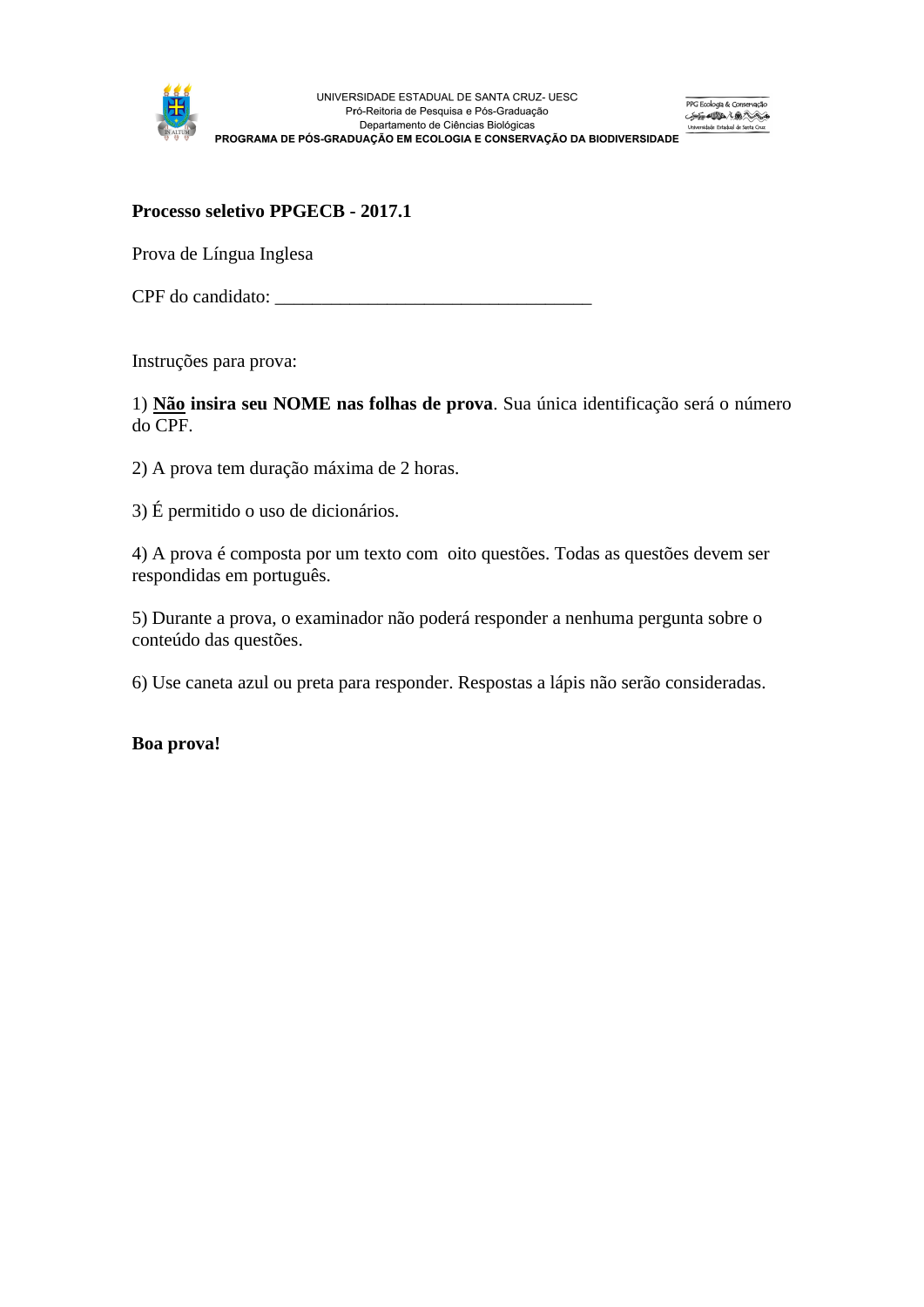

# **The Scientific Consensus on Climate Change**

### Naomi Oreskes

**Without substantial disagreement, scientists find human activities are heating the Earth's surface.**

**P** olicy-makers and the media, particularly in the United States, frequently assert that climate science is highly uncertain.<br>Some have used this as an argument against olicy-makers and the media, particularly in the United States, frequently assert that climate science is highly uncertain. adopting strong measures to reduce greenhouse gas emissions. For example, while discussing a major U.S. Environmental Protection Agency report on the risks of climate change, then–EPA administrator Christine Whitman argued, "As [the report] went

through review, there was less consensus on the science and conclusions on climate change" (*1*). Some corporations whose revenues might

be adversely affected by controls on carbon dioxide emissions have also alleged major uncertainties in the science (*2*). Such statements suggest that there might be substantive disagreement in the scientific community about the reality of anthropogenic climate change. This is not the case.

The scientific consensus is clearly expressed in the reports of the Intergovernmental Panel on Climate Change (IPCC). Created in 1988 by the World Meteorological Organization and the United Nations Environmental Programme, IPCC's purpose is to evaluate the state of climate science as a basis for informed policy action, primarily on the basis of peer-reviewed and published scientific literature (*3*). In its most recent assessment, IPCC states unequivocally that the consensus of scientific opinion is that Earth's climate is being affected by human activities: "Human activities … are modifying the concentration of atmospheric constituents … that absorb or scatter radiant energy. … [M]ost of the observed warming over the last 50 years is likely to have been due to the increase in greenhouse gas concentrations" [p. 21 in (*4*)].

IPCC is not alone in its conclusions. In recent years, all major scientific bodies in the United States whose members' expertise bears directly on the matter have issued similar statements. For example, the National Academy of Sciences report, *Climate Change Science: An Analysis of Some Key Questions*, begins: "Greenhouse gases are accumulating in Earth's atmosphere as a result of human activities, causing surface air temperatures and subsurface ocean temperatures to rise" [p. 1 in (*5*)]. The report explicitly asks whether the IPCC assessment is a fair summary of professional scientific thinking, and answers yes: "The IPCC's

> conclusion that most of the observed warming of the last 50 years is likely to have been due to the increase in greenhouse gas concentrations accurately

reflects the current thinking of the scientific community on this issue" [p. 3 in (*5*)].

Others agree. The American Meteorological Society (*6*), the American Geophysical Union (*7*), and the American Association for the Advancement of Science (AAAS) all have issued statements in recent years concluding that the evidence for human modification of climate is compelling (*8*).

The drafting of such reports and statements involves many opportunities for comment, criticism, and revision, and it is not likely that they would diverge greatly from the opinions of the societies' members. Nevertheless, they might downplay legitimate dissenting opinions. That hypothesis was tested by analyzing 928 abstracts, published in refereed scientific journals between 1993 and 2003, and listed in the ISI database with the keywords "climate change" (*9*).

The 928 papers were divided into six categories: explicit endorsement of the consensus position, evaluation of impacts, mitigation proposals, methods, paleoclimate analysis, and rejection of the consensus position. Of all the papers, 75% fell into the first three categories, either explicitly or implicitly accepting the consensus view; 25% dealt with methods or paleoclimate, taking no position on current anthropogenic climate change. Remarkably, none of the papers disagreed with the consensus position.

Admittedly, authors evaluating impacts, developing methods, or studying paleoclimatic change might believe that current

This year's essay series highlights the benefits that scientists, science, and technology have brought to society throughout history.

climate change is natural. However, none of these papers argued that point.

This analysis shows that scientists publishing in the peer-reviewed literature agree with IPCC, the National Academy of Sciences, and the public statements of their professional societies. Politicians, economists, journalists, and others may have the impression of confusion, disagreement, or discord among climate scientists, but that impression is incorrect.

The scientific consensus might, of course, be wrong. If the history of science teaches anything, it is humility, and no one can be faulted for failing to act on what is not known. But our grandchildren will surely blame us if they find that we understood the reality of anthropogenic climate change and failed to do anything about it.

Many details about climate interactions are not well understood, and there are ample grounds for continued research to provide a better basis for understanding climate dynamics. The question of what to do about climate change is also still open. But there is a scientific consensus on the reality of anthropogenic climate change. Climate scientists have repeatedly tried to make this clear. It is time for the rest of us to listen.

#### **References and Notes**

- 1. A. C. Revkin, K. Q. Seelye, New York Times, 19 June 2003, A1.
- 2. S. van den Hove, M. Le Menestrel, H.-C. de Bettignies, Climate Policy **2** (1), 3 (2003).
- 3. See www.ipcc.ch/about/about.htm.
- 4. J. J. McCarthy et al., Eds., Climate Change 2001: Impacts, Adaptation, and Vulnerability (Cambridge Univ. Press, Cambridge, 2001). 5. National Academy of Sciences Committee on the
- Science of Climate Change, Climate Change Science: An Analysis of Some Key Questions (National Academy Press, Washington, DC, 2001).
- 6. American Meteorological Society, Bull. Am. Meteorol. Soc. **84**, 508 (2003).
- 7. American Geophysical Union, Eos **84** (51), 574 (2003).
- 8. See www.ourplanet.com/aaas/pages/atmos02.html.
- 9. The first year for which the database consistently published abstracts was 1993. Some abstracts were deleted from our analysis because, although the authors had put "climate change" in their key words, the paper was not about climate change.
- 10. This essay is excerpted from the 2004 George Sarton Memorial Lecture, "Consensus in science: How do we know we're not wrong," presented at the AAAS meet-ing on 13 February 2004. I am grateful to AAAS and the History of Science Society for their support of this lectureship; to my research assistants S. Luis and G. Law; and to D. C. Agnew, K. Belitz, J. R. Fleming, M. T. Greene, H. Leifert, and R. C. J. Somerville for helpful discussions.

3 DECEMBER 2004 VOL 306 SCIENCE www.sciencemag.org *Published byAAAS*

The author is in the Department of History and Science Studies Program, University of California at San Diego, La Jolla, CA 92093, USA. E-mail: noreskes@ucsd.edu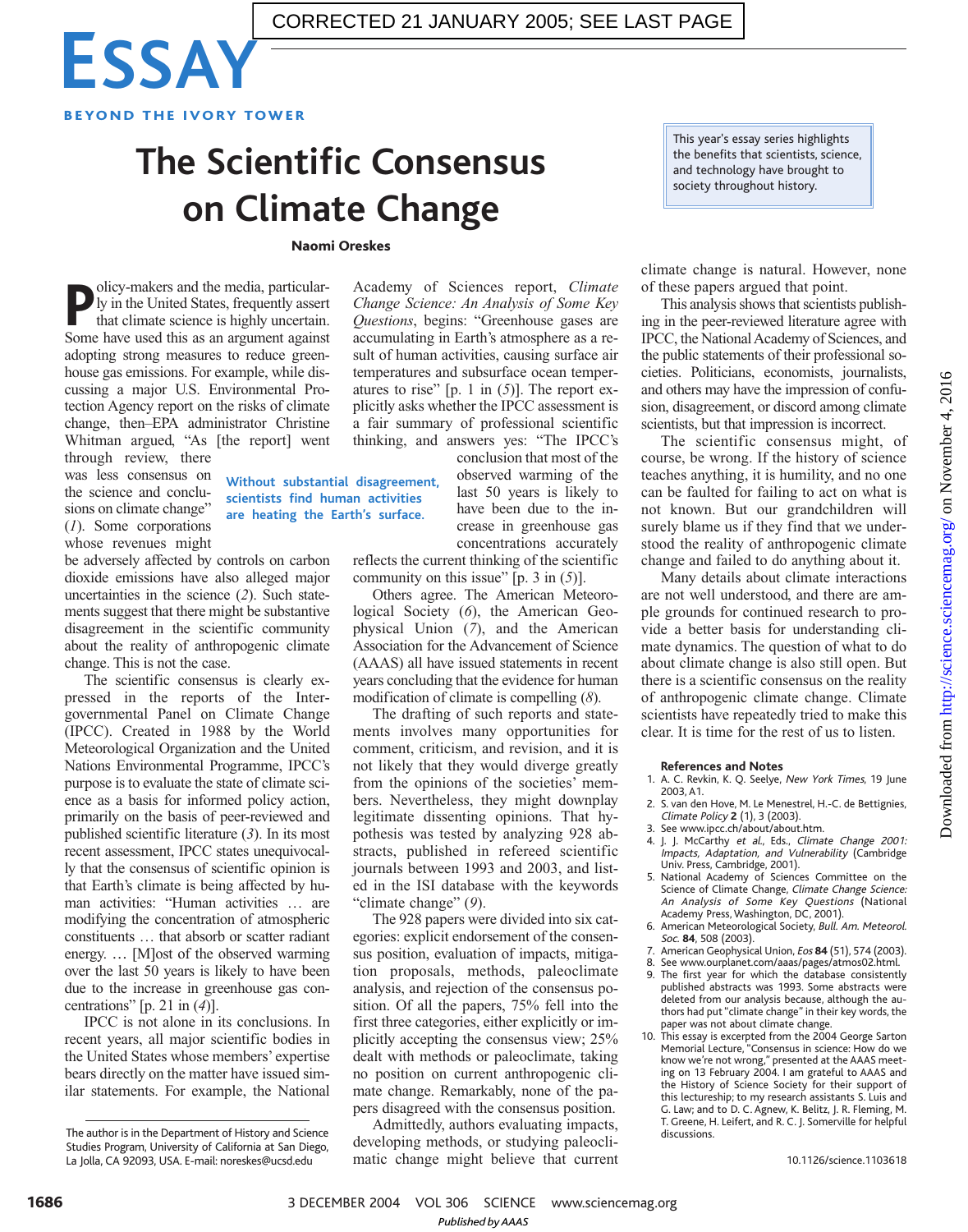

## **Leia o texto e responda às questões propostas em português.**

1. O texto traz uma mensagem clara em relação às mudanças climáticas, que permeia quase todos os parágrafos. Qual é essa mensagem?

2. Segundo o texto, qual o argumento usado pelas corporações para não reduzir as emissões de gases?

3. O que é o IPCC? Qual o objetivo de sua criação?

4. A opinião do IPCC sobre as emissões de gases é isolada ou apoiada por outras pessoas/instituições? Se for apoiada, indique por quem.